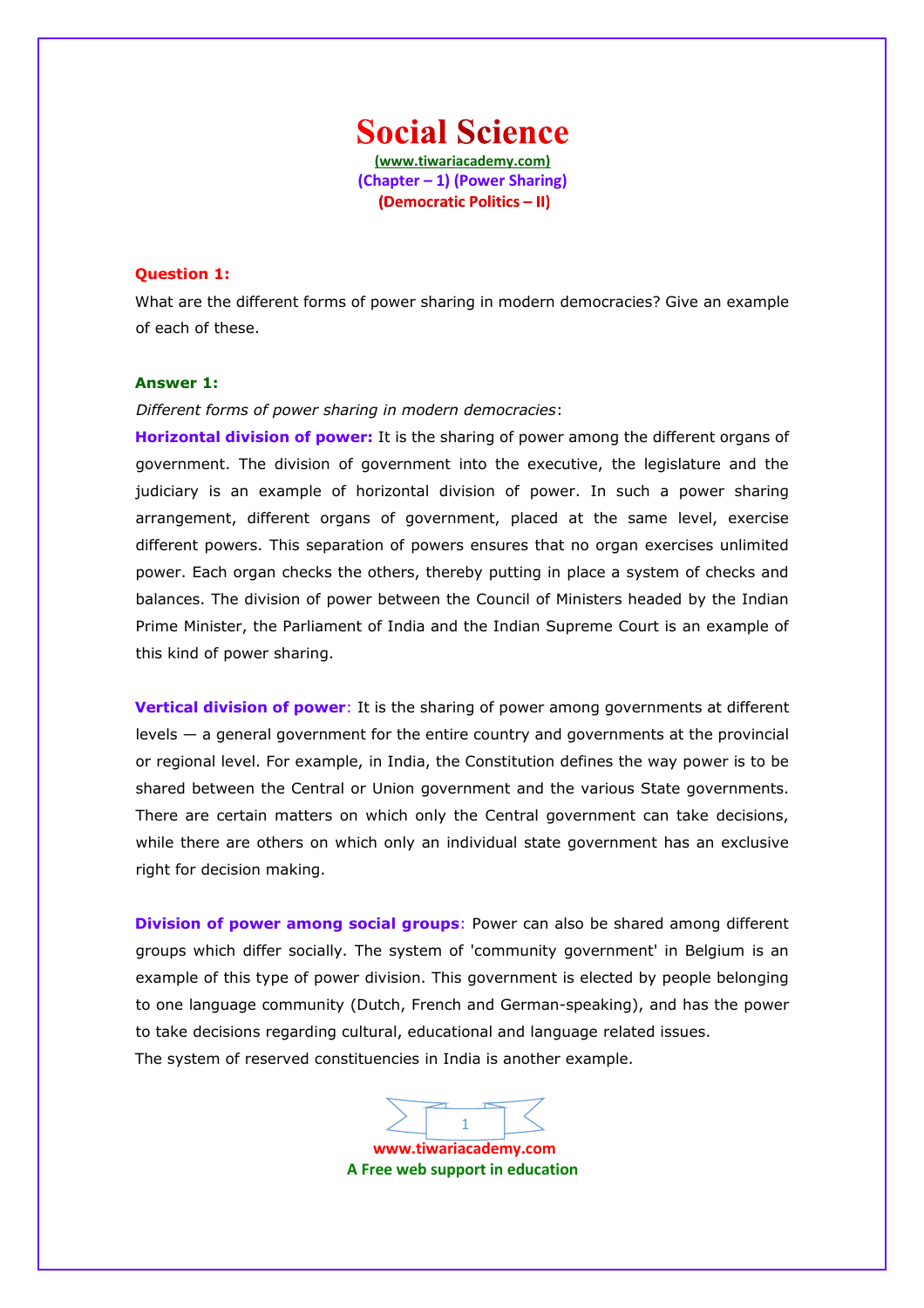## **Social Science**

**(www.tiwariacademy.com) (Chapter – 1) (Power Sharing)** (Democratic Politics - II)

**Division of power between political parties, pressure groups and movements**: Political parties are the organisations which aim to control power by contesting elections. In a democracy, citizens have the freedom to choose among the various contenders for power (the different political parties or the different alliances comprising political parties). Such a freedom of choice entails competition among the different parties, which in turn ensures that power does not remain in one hand, and is shared among different political parties representing different ideologies and social groups.

Pressure groups and movements also share governmental power, either through participation in governmental committees or by influencing the decision-making process.

#### **Question 2:**

State one prudential reason and one moral reason for power sharing with an example from the Indian context.

#### **Answer 2:**

A prudential reason for power sharing is that it leads to an avoidance of conflict between social groups. Since social conflict often leads to violence and political instability, power sharing is a good way to ensure the stability of political order. In India, seats have been reserved in legislatures for the socially weaker sections keeping in mind this prudential reason for power sharing.

A moral reason for power sharing is that it upholds the spirit of democracy. In a truly democratic setup, the citizens too have a stake in governance. In India, the citizens can come together to debate and criticise the policies and decisions of the government. This in turn puts pressure on the government to rethink its policies and reconsider its decisions. This active political participation is in keeping with the moral reason for power sharing.

 $\overline{2}$  $\overline{2}$  $\overline{2}$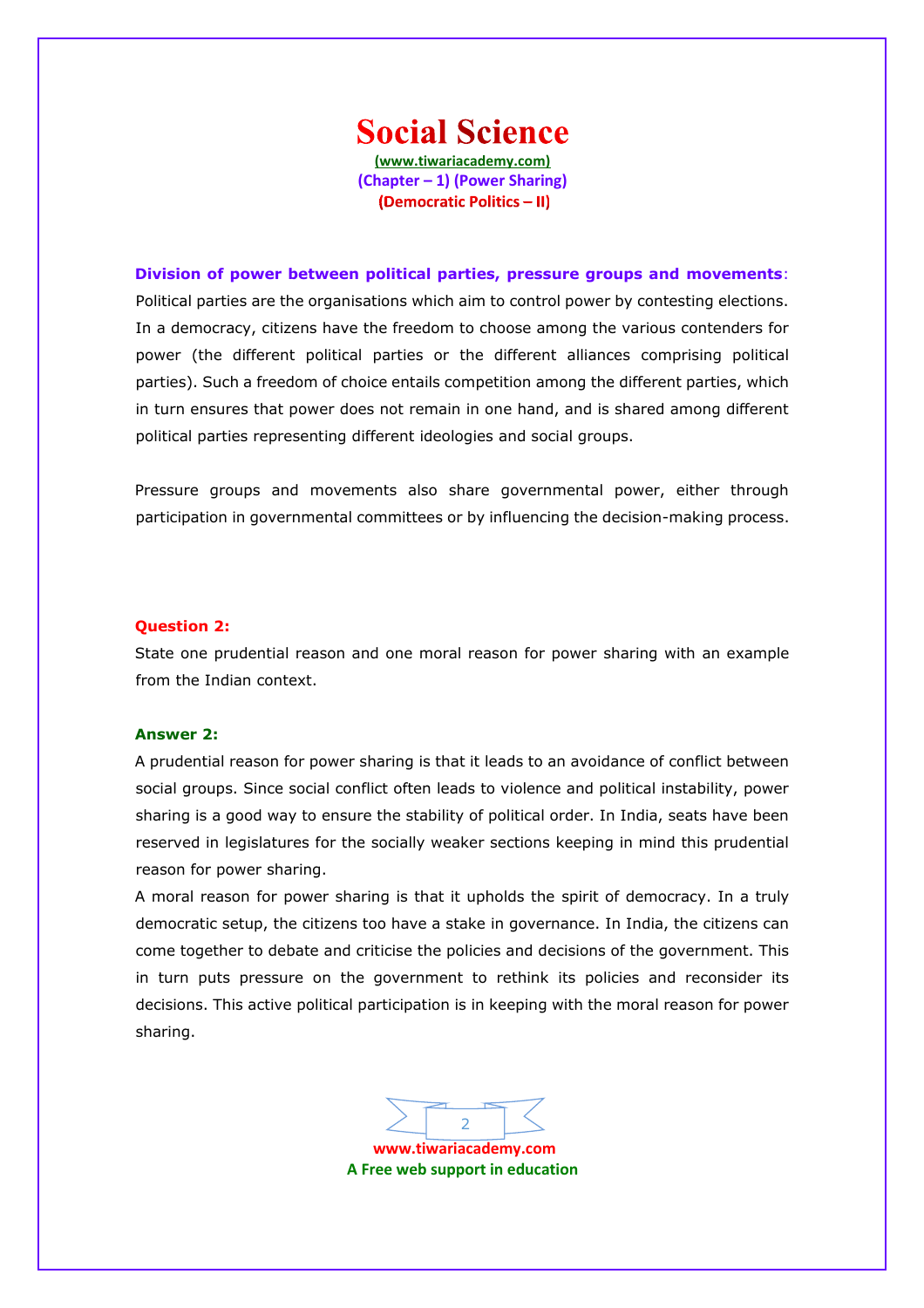### **Social Science (www.tiwariacademy.com)**

**(Chapter – 1) (Power Sharing)** (Democratic Politics - II)

#### **Question 3:**

After reading this chapter, three students drew different conclusions. Which of these do you agree with and why? Give your reasons in about 50 words.

*Thomman* − Power sharing is necessary only in societies which have religious, linguistic or ethnic divisions.

*Mathayi* − Power sharing is suitable only for big countries that have regional divisons. *Ouseph* − Every society needs some form of power sharing even if it is small or does not have social divisions.

#### **Answer 3:**

Ouseph's statement is the most logical, and thus, should be agreed on. Power sharing not only prevents conflict between various groups in the society but it also inculcates a sense of worth in the citizens. The people will be more satisfied with the government if they have a say in the decision-making process.

#### **Question 4:**

The Mayor of Merchtem, a town near Brussels in Belgium, has defended a ban on speaking Fr[ench in the town's schools. He said that the ban wou](www.tiwariacademy.com)ld help all non-Dutch speakers integrate in this Flemish town. Do you think that this measure is in keeping with the spirit of Belgium's power sharing arrangements? Give your reasons in about 50 words.

#### **Answer 4:**

This measure is not in keeping with Belgium's power sharing arrangements. The arrangements seek to maintain peace between the French and Dutch-speaking communities. By banning French, the mayor will cause civil unrest. Both the languages should be made acceptable in the town's schools. This bilingual education system will be a better way to integrate the people of the town.

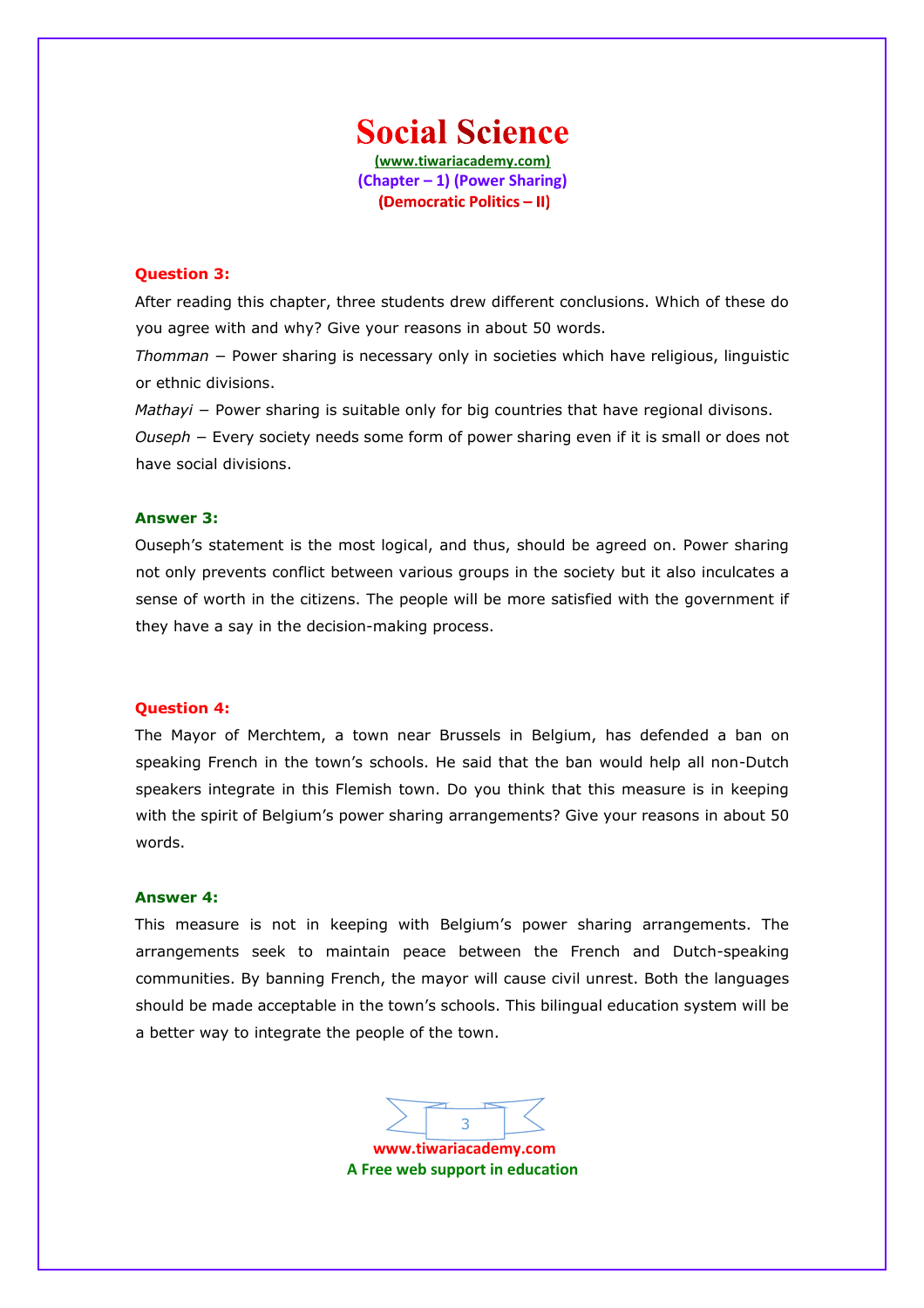**Social Science (www.tiwariacademy.com) (Chapter – 1) (Power Sharing)** (Democratic Politics - II)

#### **Question 5:**

Read the following passage and pick out any one of the prudential reasons for power sharing offered in this.

"We need t[o give more power to th](www.tiwariacademy.com)e panchayats to realise the dream of Mahatma Gandhi and the hopes of the makers of our Constitution. Panchayati Raj establishes true democracy. It restores power to the only place where power belongs in a democracy − in the hands of the people. Given power to panchayats is also a way to reduce corruption and increase administrative efficiency. When people participate in the planning and implementation of developmental schemes, they would naturally exercise greater control over these schemes. This would eliminate the corrupt middlemen. Thus, Panchayati Raj will strengthen the foundations of our democracy."

#### **Answer 5:**

"When people participate in the planning and implementation of developmental schemes, they would naturally exercise greater control over these schemes. This would eliminate the corrupt middlemen."

#### **Question 6:**

Different arguments are usually put forth in favour of and against power sharing. Identify those which are in favour of power sharing and select the answer using the codes given below? Power sharing:

- **A.** reduces conflict among different communities
- **B.** decreases the possibility of arbitrariness
- **C.** delays decision making process
- **D.** accommodates diversities
- **E.** increases instability and divisiveness
- **F.** promotes people's participation in government
- **G.** undermines the unity of a country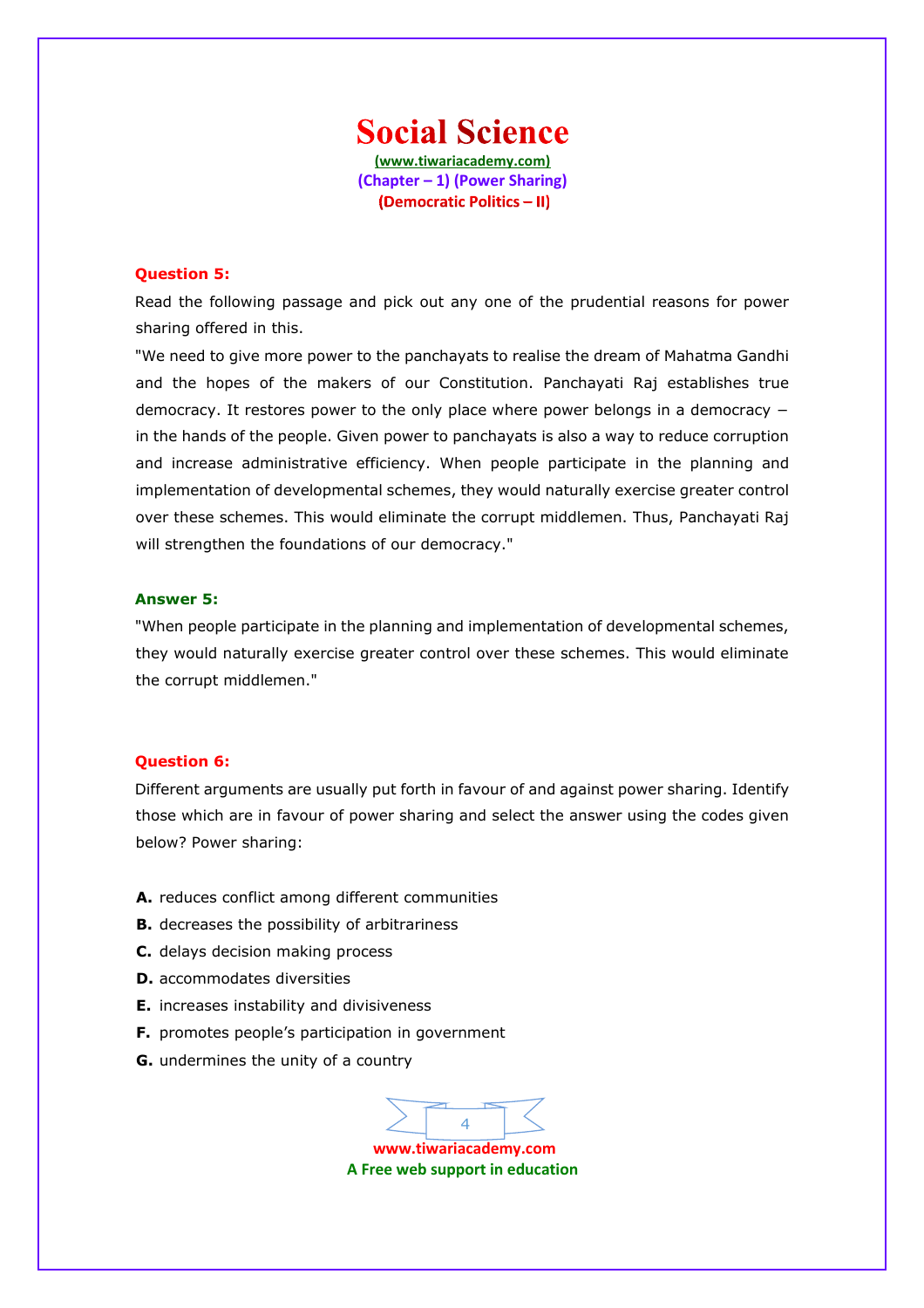### **Social Science**

**(www.tiwariacademy.com) (Chapter – 1) (Power Sharing)** (Democratic Politics - II)

| (a) |   | в |   |
|-----|---|---|---|
| (b) |   |   |   |
| (c) | - | B | G |
| (d) | Ð |   | G |

#### **[Answer](www.tiwariacademy.com) 6:**

| - - |  |  |
|-----|--|--|

#### **Question 7:**

Consider the following statements about power sharing arrangements in Belgium and Sri Lanka.

**Α.** In Belgium, the Dutch-speaking majority people tried to impose their domination on the minority French-speaking community.

**B.** In Sri Lanka, the policies of the government sought to ensure the dominance of the Sinhala-speaking majority.

**C.** The Tamils in Sri Lanka demanded a federal arrangement of power sharing to protect their culture, language and equality of opportunity in education and jobs.

**D.** The transformation of Belgium from unitary government to a federal one prevented a possible division of the country on linguistic lines.

Which of the statements given above are correct?

#### **(a) A**, **B**, **C** and **D**

- **(b) A**, **B** and **D**
- **(c) C** and **D**
- **(d) B**, **C** and **D**

#### **Answer 7:**

**(d) B**, **C** and **D**

5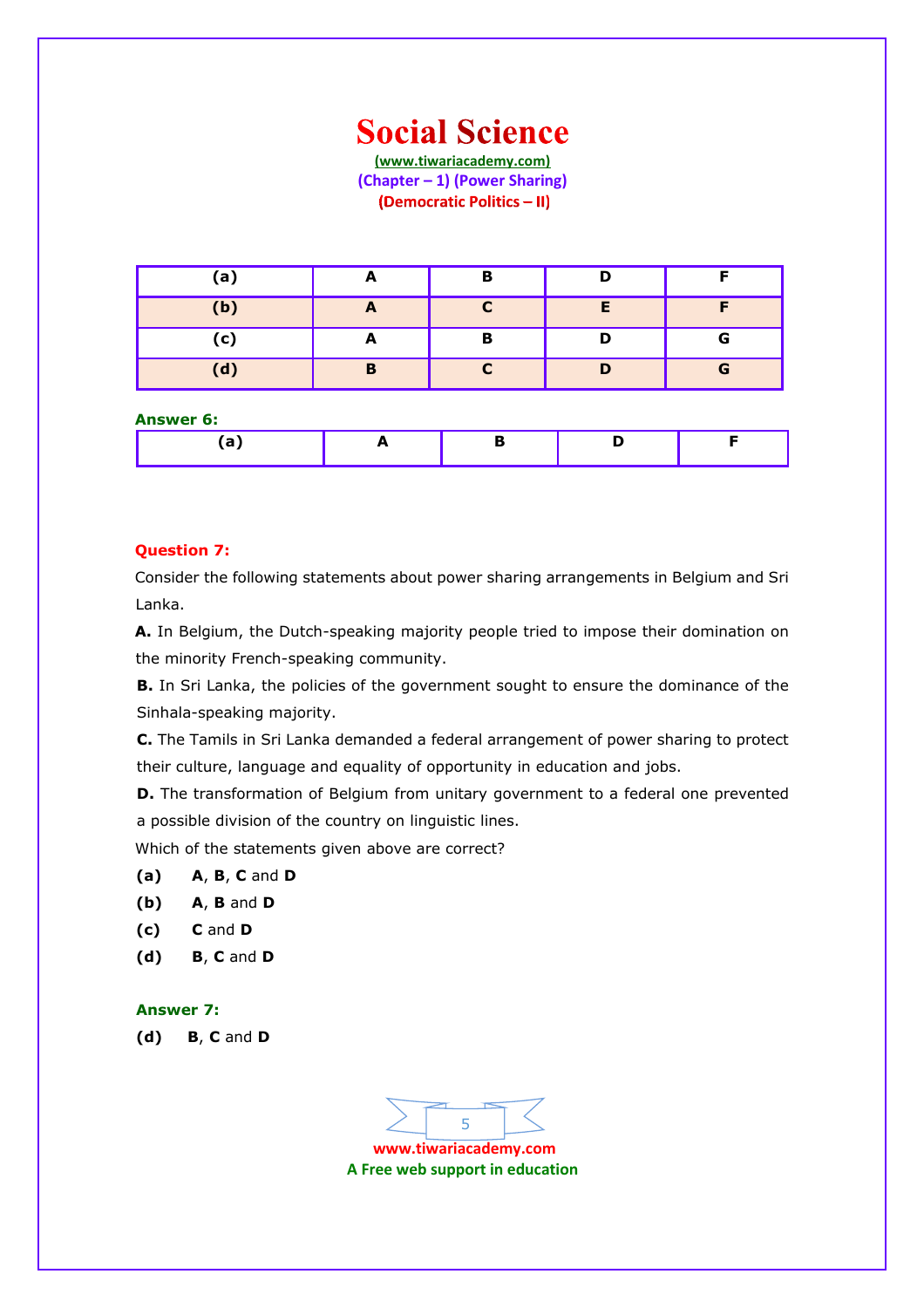

(Democratic Politics - II)

#### **Question 8:**

Match list I (forms of power sharing) with List II (forms of government) and select the correct answer using the codes given below in the lists:

|    | <b>List I</b>                                         |    | <b>List II</b>       |
|----|-------------------------------------------------------|----|----------------------|
| 1. | Power shared among different organs of<br>qovernment  | А. | Community government |
| 2. | Power shared among governments at different<br>levels | В. | Separation of powers |
| 3. | Power shared by different social groups               | C. | Coalition government |
| 4. | Power shared by two or more political parties         | D. | Federal government   |

|     |   | $\overline{\phantom{a}}$ | з |   |
|-----|---|--------------------------|---|---|
| (a) | D | A                        | B |   |
| (b) | B |                          |   | m |
| (c) | B | D                        | A |   |
| (d) |   | D                        | m | Ð |

#### **Answer 8:**

**www.tiwariacademy.com** 6

**A Free web support in education**